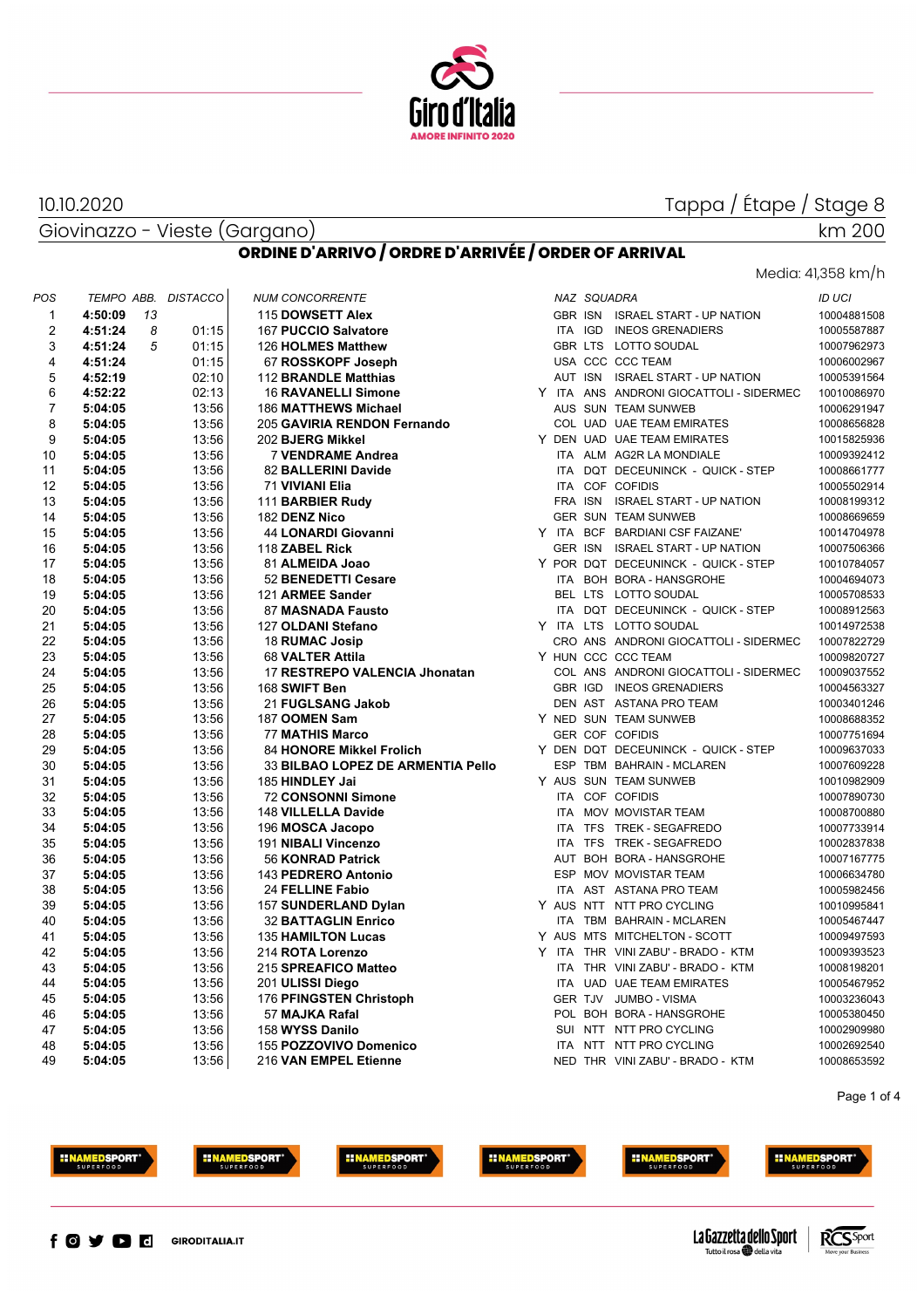

Giovinazzo - Vieste (Gargano) 10.10.2020

# km 200

Media: 41,358 km/h

#### **ORDINE D'ARRIVO / ORDRE D'ARRIVÉE / ORDER OF ARRIVAL**

| POS | TEMPO ABB. DISTACCO |       | <b>NUM CONCORRENTE</b>           |   |            | NAZ SQUADRA |                                       | <b>ID UCI</b> |
|-----|---------------------|-------|----------------------------------|---|------------|-------------|---------------------------------------|---------------|
| 50  | 5:04:05             | 13:56 | <b>128 VANHOUCKE Harm</b>        |   |            |             | Y BEL LTS LOTTO SOUDAL                | 10014276865   |
| 51  | 5:04:05             | 13:56 | <b>147 TORRES BARCELO Albert</b> |   |            |             | ESP MOV MOVISTAR TEAM                 | 10005934360   |
| 52  | 5:04:05             | 13:56 | 117 SAGIV Guy                    |   |            | ISR ISN     | <b>ISRAEL START - UP NATION</b>       | 10008682995   |
| 53  | 5:04:05             | 13:56 | 125 HANSEN Adam James            |   |            |             | AUS LTS LOTTO SOUDAL                  | 10002920488   |
| 54  | 5:04:05             | 13:56 | <b>37 PERNSTEINER Hermann</b>    |   |            |             | AUT TBM BAHRAIN - MCLAREN             | 10006838480   |
| 55  | 5:04:05             | 13:56 | 206 MCNULTY Brandon              |   |            |             | Y USA UAD UAE TEAM EMIRATES           | 10015092372   |
| 56  | 5:04:05             | 13:56 | <b>181 KELDERMAN Wilco</b>       |   |            |             | NED SUN TEAM SUNWEB                   | 10006473015   |
| 57  | 5:04:05             | 13:56 | 124 HAGEN Carl Fredrik           |   |            |             | NOR LTS LOTTO SOUDAL                  | 10088502578   |
| 58  | 5:04:05             | 13:56 | 145 SAMITIER Sergio              |   |            |             | Y ESP MOV MOVISTAR TEAM               | 10015982954   |
| 59  | 5:04:05             | 13:56 | 63 DE LA PARTE Victor            |   |            |             | ESP CCC CCC TEAM                      | 10007452816   |
| 60  | 5:04:05             | 13:56 | 66 MALECKI Kamil                 |   |            |             | Y POL CCC CCC TEAM                    | 10008628637   |
| 61  | 5:04:05             | 13:56 | 22 BOARO Manuele                 |   |            |             | ITA AST ASTANA PRO TEAM               | 10003272520   |
| 62  | 5:04:05             | 13:56 | 162 CASTROVIEJO NICOLAS Jonathan |   | <b>ESP</b> |             | IGD INEOS GRENADIERS                  | 10004617180   |
| 63  | 5:04:05             | 13:56 | 83 HODEG CHAGUI Alvaro Jose      |   |            |             | Y COL DQT DECEUNINCK - QUICK - STEP   | 10009230441   |
| 64  | 5:04:05             | 13:56 | 95 GUERREIRO Ruben               |   |            |             | POR EF1 EF PRO CYCLING                | 10008674612   |
| 65  | 5:04:05             | 13:56 | 154 O'CONNOR Ben                 |   |            |             | Y AUS NTT NTT PRO CYCLING             | 10009780513   |
| 66  |                     | 13:56 | 165 GEOGHEGAN HART Tao           |   |            |             | Y GBR IGD INEOS GRENADIERS            | 10008673501   |
|     | 5:04:05             |       |                                  |   |            |             |                                       |               |
| 67  | 5:04:05             | 13:56 | 178 VAN EMDEN Jos                |   |            |             | NED TJV JUMBO - VISMA                 | 10004519978   |
| 68  | 5:04:05             | 13:56 | 192 BERNARD Julien               |   |            |             | FRA TFS TREK - SEGAFREDO              | 10010034935   |
| 69  | 5:04:05             | 13:56 | 171 KRUIJSWIJK Steven            |   |            |             | NED TJV JUMBO - VISMA                 | 10004443994   |
| 70  | 5:04:05             | 13:56 | 86 KNOX James                    |   |            |             | Y GBR DQT DECEUNINCK - QUICK - STEP   | 10009966530   |
| 71  | 5:04:05             | 13:56 | 172 BOUWMAN Koen                 |   |            |             | NED TJV JUMBO - VISMA                 | 10008653996   |
| 72  | 5:04:05             | 13:56 | <b>48 ZANA Filippo</b>           |   | Y ITA      |             | BCF BARDIANI CSF FAIZANE'             | 10015829370   |
| 73  | 5:04:05             | 13:56 | 188 TUSVELD Martijn              |   |            |             | NED SUN TEAM SUNWEB                   | 10007296707   |
| 74  | 5:04:05             | 13:56 | 136 HEPBURN Michael              |   |            |             | AUS MTS MITCHELTON - SCOTT            | 10006291442   |
| 75  | 5:04:05             | 13:56 | 61 ZAKARIN IInur                 |   |            |             | RUS CCC CCC TEAM                      | 10005501496   |
| 76  | 5:04:05             | 13:56 | 195 CONCI Nicola                 |   |            |             | Y ITA TFS TREK - SEGAFREDO            | 10014404985   |
| 77  | 5:04:05             | 13:56 | <b>6 PARET PEINTRE Aurelien</b>  |   |            |             | Y FRA ALM AG2R LA MONDIALE            | 10025080746   |
| 78  | 5:04:05             | 13:56 | 2 BIDARD Francois                |   |            |             | FRA ALM AG2R LA MONDIALE              | 10009363817   |
| 79  | 5:04:05             | 13:56 | <b>8 WARBASSE Lawrence</b>       |   |            |             | USA ALM AG2R LA MONDIALE              | 10006003270   |
| 80  | 5:04:05             | 13:56 | 173 FOSS Tobias S                |   |            |             | Y NOR TJV JUMBO-VISMA                 | 10011133661   |
| 81  | 5:04:05             | 13:56 | 197 NIBALI Antonio               |   |            |             | ITA TFS TREK - SEGAFREDO              | 10009392210   |
| 82  | 5:04:05             | 13:56 | 96 KANGERT Tanel                 |   |            | EST EF1     | EF PRO CYCLING                        | 10003205630   |
| 83  | 5:04:05             | 13:56 | 204 DOMBROWSKI Joseph Lloyd      |   |            |             | USA UAD UAE TEAM EMIRATES             | 10007491717   |
| 84  | 5:04:05             | 13:56 | 183 HAGA Chad                    |   |            |             | USA SUN TEAM SUNWEB                   | 10007881333   |
| 85  | 5:04:05             | 13:56 | <b>45 MAZZUCCO Fabio</b>         |   |            |             | Y ITA BCF BARDIANI CSF FAIZANE'       | 10015827451   |
| 86  | 5:04:05             | 13:56 | <b>3 BOUCHARD Geoffrey</b>       |   |            |             | FRA ALM AG2R LA MONDIALE              | 10011942704   |
| 87  | 5:04:05             | 13:56 | 27 RODRIGUEZ GARAICOECHEA Oscar  |   |            |             | Y ESP AST ASTANA PRO TEAM             | 10011227631   |
| 88  | 5:04:05             | 13:56 | 12 BISOLTI Alessandro            |   |            |             | ITA ANS ANDRONI GIOCATTOLI - SIDERMEC | 10005390958   |
| 89  | 5:04:05             | 13:56 | 11 BAIS Mattia                   | Y | <b>ITA</b> |             | ANS ANDRONI GIOCATTOLI - SIDERMEC     | 10013879771   |
| 90  | 5:04:05             | 13:56 | 5 HANNINEN Jaakko                |   |            |             | Y FIN ALM AG2R LA MONDIALE            | 10009419791   |
| 91  | 5:04:05             | 13:56 | 88 SERRY Pieter                  |   |            |             | BEL DQT DECEUNINCK - QUICK - STEP     | 10007158580   |
| 92  | 5:04:05             | 13:56 | 113 CATAFORD Alexander           |   |            |             | CAN ISN ISRAEL START - UP NATION      | 10007211730   |
| 93  | 5:04:05             | 13:56 | 174 HARPER Chris                 |   |            |             | AUS TJV JUMBO - VISMA                 | 10010996043   |
| 94  | 5:04:05             | 13:56 | 146 SEPULVEDA Eduardo            |   |            |             | ARG MOV MOVISTAR TEAM                 | 10006564860   |
| 95  | 5:04:05             | 13:56 | 31 ARASHIRO Yukiya               |   |            |             | JPN TBM BAHRAIN - MCLAREN             | 10004556253   |
| 96  | 5:04:05             | 13:56 | <b>73 EDET Nicolas</b>           |   |            |             | FRA COF COFIDIS                       | 10006144831   |
| 97  | 5:04:05             | 13:56 | 62 ČERNY Josef                   |   |            |             | CZE CCC CCC TEAM                      | 10007523241   |
| 98  | 5:04:05             | 13:56 | <b>184 HAMILTON Christopher</b>  |   |            |             | Y AUS SUN TEAM SUNWEB                 | 10011087686   |

Page 2 of 4







**HINAMEDSPORT** 





**HINAMEDSPORT** 





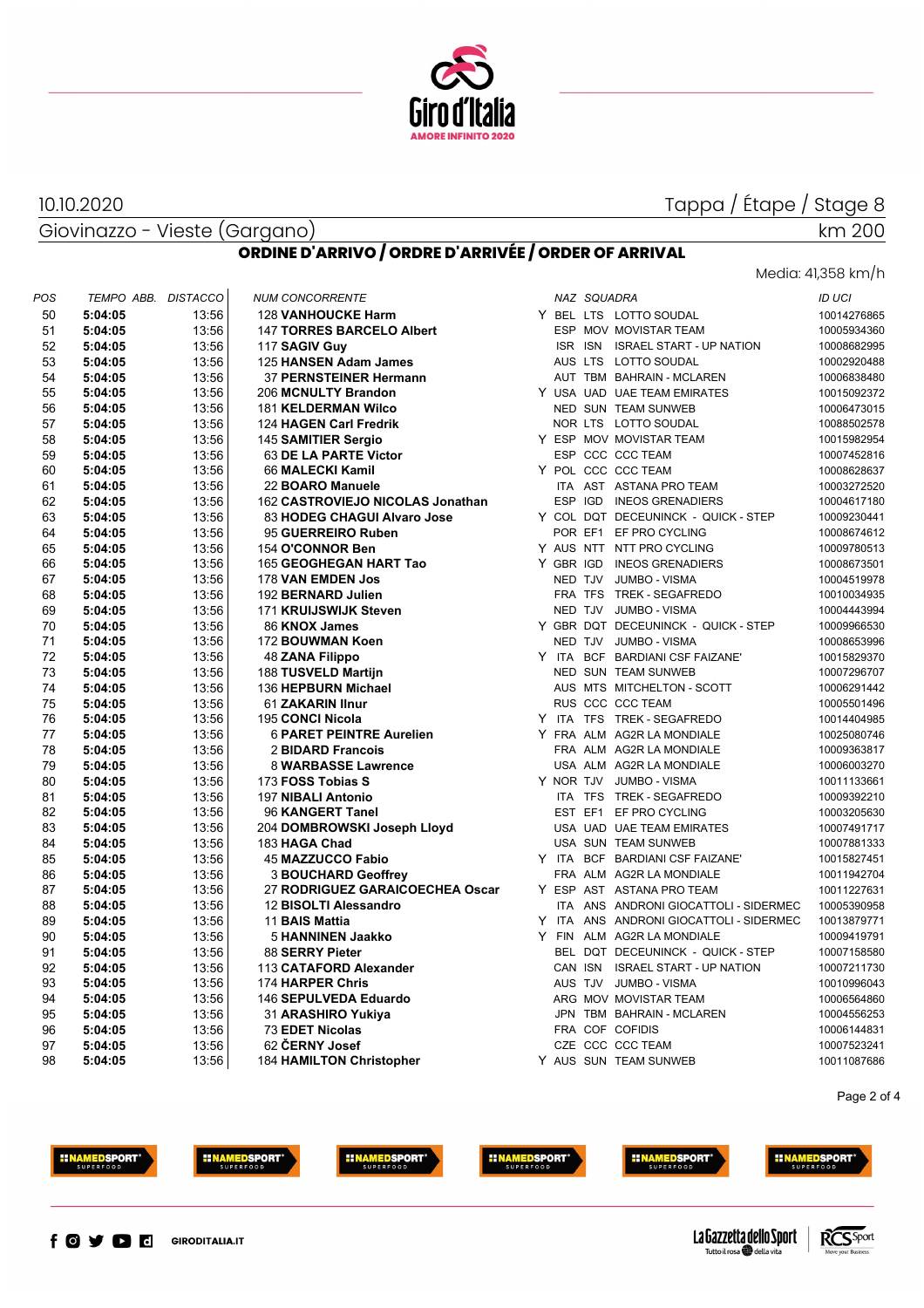

Giovinazzo - Vieste (Gargano) 10.10.2020

 $\overline{1}$ 

#### Media: 41,358 km/h

km 200

|  |  | ORDINE D'ARRIVO / ORDRE D'ARRIVÉE / ORDER OF ARRIVAL |
|--|--|------------------------------------------------------|

| POS | TEMPO ABB. | <b>DISTACCO</b> | <b>NUM CONCORRENTE</b>              |           | NAZ SQUADRA |                                         | <b>ID UCI</b> |
|-----|------------|-----------------|-------------------------------------|-----------|-------------|-----------------------------------------|---------------|
| 99  | 5:04:05    | 13:56           | <b>36 PADUN Mark</b>                |           |             | Y UKR TBM BAHRAIN - MCLAREN             | 10010096569   |
| 100 | 5:04:05    | 13:56           | 51 SAGAN Peter                      |           |             | SVK BOH BORA - HANSGROHE                | 10005460373   |
| 101 | 5:04:18    | 14:09           | 116 NAVARRO GARCIA Daniel           |           |             | ESP ISN ISRAEL START - UP NATION        | 10002514506   |
| 102 | 5:04:29    | 14:20           | 78 ROSSETTO Stephane                |           |             | FRA COF COFIDIS                         | 10004444402   |
| 103 | 5:04:29    | 14:20           | 122 DE GENDT Thomas                 |           |             | BEL LTS LOTTO SOUDAL                    | 10004816739   |
| 104 | 5:04:29    | 14:20           | 14 CHIRICO Luca                     |           |             | ITA ANS ANDRONI GIOCATTOLI - SIDERMEC   | 10007518086   |
| 105 | 5:04:29    | 14:20           | 65 KOCHETKOV Pavel                  |           |             | RUS CCC CCC TEAM                        | 10003223414   |
| 106 | 5:04:29    | 14:20           | <b>75 HANSEN Jesper</b>             |           |             | DEN COF COFIDIS                         | 10006828174   |
| 107 | 5:04:35    | 14:26           | 76 LE TURNIER Mathias               |           |             | Y FRA COF COFIDIS                       | 10009498001   |
| 108 | 5:04:35    | 14:26           | 211 VISCONTI Giovanni               |           |             | ITA THR VINI ZABU' - BRADO - KTM        | 10003105600   |
| 109 | 5:04:35    | 14:26           | 25 GREGAARD WILSLY Jonas            |           |             | Y DEN AST ASTANA PRO TEAM               | 10009765860   |
| 110 | 5:04:35    | 14:26           | 177 TOLHOEK Antwan                  |           |             | NED TJV JUMBO - VISMA                   | 10009812542   |
| 111 | 5:04:35    | 14:26           | 58 POLJANSKI Pawel                  |           |             | POL BOH BORA - HANSGROHE                | 10005866662   |
| 112 | 5:04:35    | 14:26           | 64 GRADEK Kamil                     |           |             | POL CCC CCC TEAM                        | 10005750262   |
| 113 | 5:04:35    | 14:26           | 53 BODNAR Maciej                    |           |             | POL BOH BORA - HANSGROHE                | 10003349312   |
| 114 | 5:04:35    | 14:26           | <b>46 ROMANO Francesco</b>          |           |             | Y ITA BCF BARDIANI CSF FAIZANE'         | 10011133863   |
| 115 | 5:04:35    | 14:26           | 144 RUBIO REYES Einer Augusto       |           |             | Y COL MOV MOVISTAR TEAM                 | 10057336175   |
| 116 | 5:04:35    | 14:26           | 15 PELLAUD Simon                    |           |             | SUI ANS ANDRONI GIOCATTOLI - SIDERMEC   | 10007518894   |
| 117 | 5:04:35    | 14:26           | <b>152 CAMPENAERTS Victor</b>       |           |             | BEL NTT NTT PRO CYCLING                 | 10008913371   |
| 118 | 5:04:35    | 14:26           | <b>194 CICCONE Giulio</b>           |           |             | ITA TFS TREK - SEGAFREDO                | 10009709175   |
| 119 | 5:04:35    | 14:26           | <b>47 TONELLI Alessandro</b>        |           |             | ITA BCF BARDIANI CSF FAIZANE'           | 10007527786   |
| 120 | 5:04:35    | 14:26           | 98 WHELAN James                     |           |             | Y AUS EF1 EF PRO CYCLING                | 10046251200   |
| 121 | 5:04:35    | 14:26           | 193 BRAMBILLA Gianluca              |           |             | ITA TFS TREK - SEGAFREDO                | 10005818162   |
| 122 | 5:04:35    | 14:26           | 207 MOLANO BENAVIDES Juan Sebastian |           |             | COL UAD UAE TEAM EMIRATES               | 10008971268   |
| 123 | 5:04:35    | 14:26           | 208 RICHEZE Maximiliano Ariel       |           |             | ARG UAD UAE TEAM EMIRATES               | 10089627778   |
| 124 | 5:04:35    | 14:26           | 142 CATALDO Dario                   |           |             | ITA MOV MOVISTAR TEAM                   | 10003092765   |
| 125 | 5:04:35    | 14:26           | 23 CONTRERAS PINZON Rodrigo         |           |             | COL AST ASTANA PRO TEAM                 | 10009360783   |
| 126 | 5:04:35    | 14:26           | 43 FIORELLI Filippo                 |           |             | ITA BCF BARDIANI CSF FAIZANE'           | 10010643207   |
| 127 | 5:04:35    | 14:26           | 163 DENNIS Rohan                    |           |             | AUS IGD INEOS GRENADIERS                | 10005889193   |
| 128 | 5:04:35    | 14:26           | 93 CLARKE Simon                     |           |             | AUS EF1 EF PRO CYCLING                  | 10003032949   |
| 129 | 5:04:35    | 14:26           | 102 FRANKINY Kilian                 |           |             | SUI GFC GROUPAMA - FDJ                  | 10008672790   |
| 130 | 5:04:35    | 14:26           | 138 MEYER Cameron                   |           |             | AUS MTS MITCHELTON - SCOTT              | 10004595558   |
| 131 | 5:04:35    | 14:26           | 212 BEVILACQUA Simone               |           |             | Y ITA THR VINI ZABU' - BRADO - KTM      | 10009974816   |
| 132 | 5:04:35    | 14:26           | 94 CRADDOCK G Lawson                |           |             | USA EF1 EF PRO CYCLING                  | 10006885566   |
| 133 | 5:04:35    | 14:26           | 54 FABBRO Matteo                    |           |             | Y ITA BOH BORA - HANSGROHE              | 10009095954   |
| 134 | 5:04:35    | 14:26           | 137 HOWSON Damien                   |           |             | AUS MTS MITCHELTON - SCOTT              | 10006720161   |
| 135 | 5:04:35    | 14:26           | 141 CARRETERO Hector                |           |             | Y ESP MOV MOVISTAR TEAM                 | 10015833818   |
| 136 | 5:04:35    | 14:26           | 213 FRAPPORTI Marco                 |           |             | ITA THR VINI ZABU' - BRADO - KTM        | 10004501891   |
| 137 | 5:04:35    | 14:26           | 134 HAIG Jack                       |           |             | AUS MTS MITCHELTON - SCOTT              | 10007834247   |
| 138 | 5:04:35    | 14:26           | <b>151 MEINTJES Louis</b>           |           |             | RSA NTT NTT PRO CYCLING                 | 10007524251   |
| 139 | 5:04:35    | 14:26           | 166 NARVAEZ PRADO Jhonatan Manuel   | Y ECU IGD |             | <b>INEOS GRENADIERS</b>                 | 10009637235   |
| 140 | 5:04:35    | 14:26           | 92 CAICEDO Jonathan                 |           | ECU EF1     | EF PRO CYCLING                          | 10009484358   |
| 141 | 5:04:35    | 14:26           | 114 CIMOLAI Davide                  |           | ITA ISN     | <b>ISRAEL START - UP NATION</b>         | 10028417041   |
| 142 | 5:04:35    | 14:26           | 97 MORTON Lachlan                   |           | AUS EF1     | EF PRO CYCLING                          | 10007597306   |
| 143 | 5:04:35    | 14:26           | 74 HAAS Nathan                      |           |             | AUS COF COFIDIS                         | 10005768248   |
| 144 | 5:04:35    | 14:26           | <b>34 CAPECCHI Eros</b>             |           |             | ITA TBM BAHRAIN - MCLAREN               | 10003072557   |
| 145 | 5:04:35    | 14:26           | 156 SOBRERO Matteo                  |           |             | Y ITA NTT NTT PRO CYCLING               | 10009976836   |
| 146 | 5:04:35    | 14:26           | 13 CEPEDA Jefferson                 |           |             | Y ECU ANS ANDRONI GIOCATTOLI - SIDERMEC | 10016009832   |
| 147 | 5:04:35    | 14:26           | 38 TRATNIK Jan                      |           |             | SLO TBM BAHRAIN - MCLAREN               | 10006486452   |
|     |            |                 |                                     |           |             |                                         |               |

Page 3 of 4